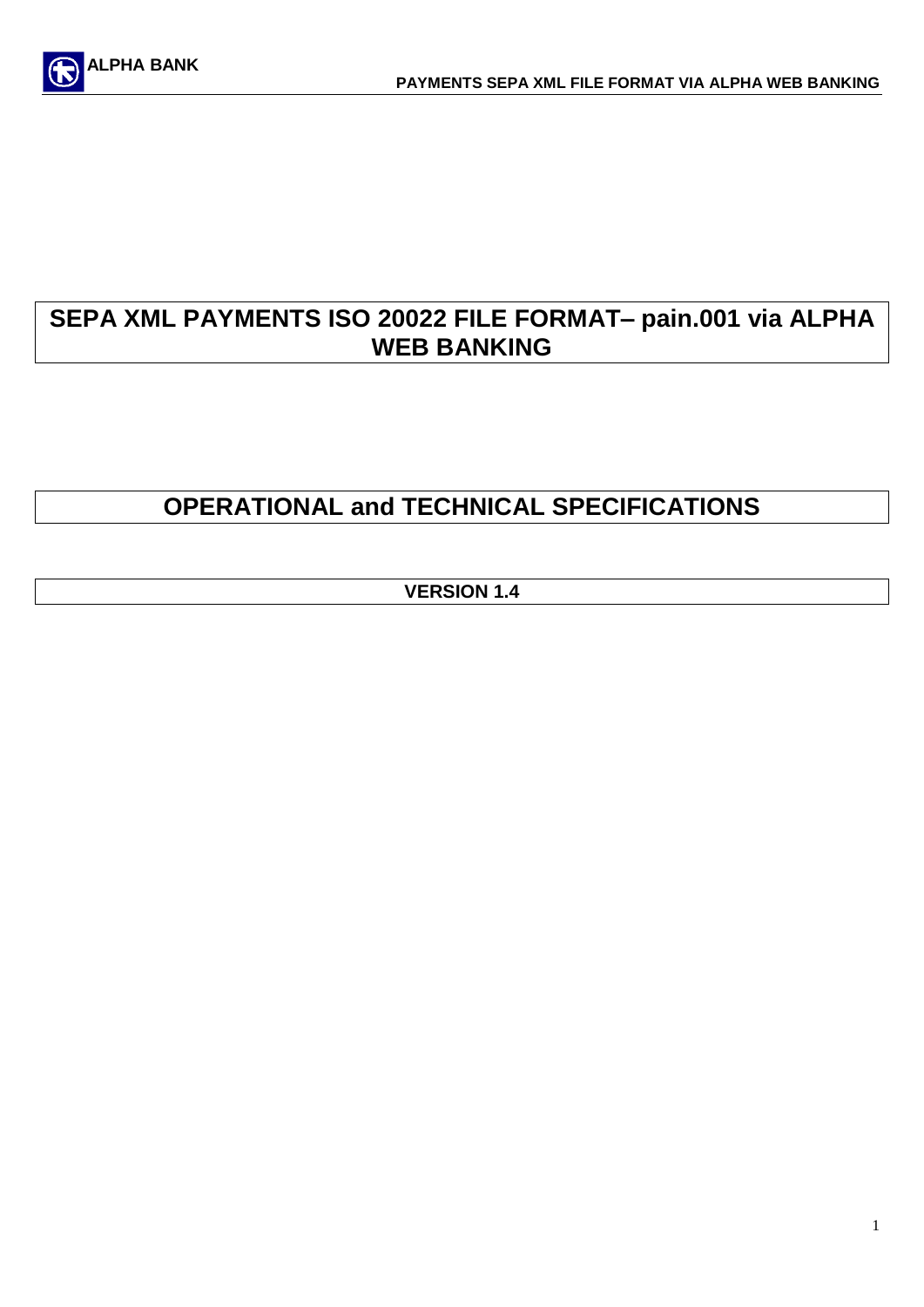

## **CONTENTS**

| 2. |  |
|----|--|
|    |  |
|    |  |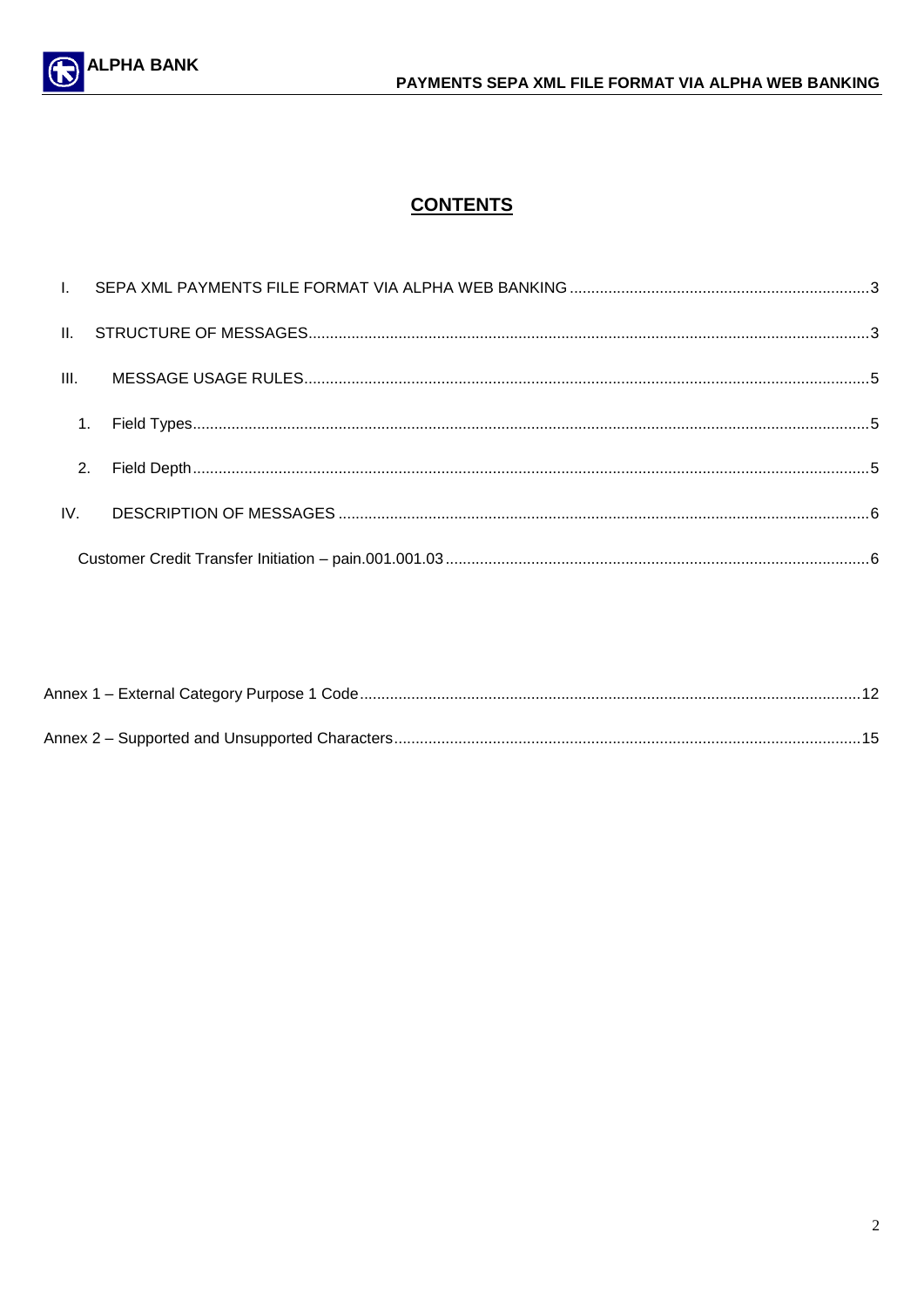#### <span id="page-2-0"></span>**I. SEPA XML PAYMENTS FILE FORMAT VIA ALPHA WEB BANKING**

Alpha Bank in compliance with the Regulation (EU) 260/2012 (SEPA), provides its corporate clients with an upgraded service regarding the execution of multiple payments (for various purposes, payroll, suppliers and other transfers) through Alpha Web Banking, via the file upload procedure of xml format files , in accordance with the ISO 20022 international standard.

In order to execute SEPA payments using the xml format file through the Alpha Web Banking, Alpha Bank has adopted the message pain.001.001.03, as described below:

(a) in the SEPA standard, payments initiation message type

[http://www.europeanpaymentscouncil.eu/index.cfm/knowledge-bank/epc-documents/sepa-credit-transfer-scheme](http://www.europeanpaymentscouncil.eu/index.cfm/knowledge-bank/epc-documents/sepa-credit-transfer-scheme-customer-to-bank-implementation-guidelines-version-8/)[customer-to-bank-implementation-guidelines-version-8/](http://www.europeanpaymentscouncil.eu/index.cfm/knowledge-bank/epc-documents/sepa-credit-transfer-scheme-customer-to-bank-implementation-guidelines-version-8/)

and

l

(b) in the ISO 20022 standard, cash management message type [http://www.iso 20022.org/payments\\_messages.page](http://www.iso20022.org/payments_messages.page)

There is no cost for using the Service, since only payments to Alpha Bank accounts are supported.

#### Important information regarding the pain.001.001.03 credit transfers file:

- $\circ$  The accounts included in the message must be only in IBAN format<sup>1</sup>
- $\circ$  Only multiple (separate) debit entries are supported in the account of the orderer (payer). The input of the narrative (reason) which will appear in the debit account as well as in the credit account, is supported.
- o Remittance information field (max. 140 chars), is supported and is made available to both the beneficiary and the orderer.
- o The file should contain credit transfers to Alpha Bank only. IBAN accounts of other Greek or foreign banks are rejected.
- $\circ$  The payment orders supported are exclusively in Euro. Orders in currencies other than the Euro are rejected.
- o A file may contain only one (1) payment group of credit transfers with a specific purpose code, for execution on a specific date. Therefore the debit account in the file may only be one.
- $\circ$  The maximum number of credit transfers in the payment group is 999 transfers.
- o The only characters supported in fields: " Reason for the depositor", "Reason for the Creditor" and "Remmittance info" are: digits (0..9), characters of the Greek Alphabet (Α..Ω) and characters of the Latin Alphabet (A..Z), space and the symbols , . / ( ) + ' `. The use of any other character will result **in a validation failure** of the xml file during the attempt to uploadit on the system.

In order to receive detailed information regarding the functionality of the Alpha Web Banking Service, you may visit the Bank's site [www.alpha.gr](http://www.alpha.gr/) and specifically the link [https://www.alpha.gr/e-services/en/coorporate/alpha-web](https://www.alpha.gr/e-services/en/coorporate/alpha-web-banking/upiresies-kai-haraktiristika/)[banking/upiresies-kai-haraktiristika/](https://www.alpha.gr/e-services/en/coorporate/alpha-web-banking/upiresies-kai-haraktiristika/) .

#### <span id="page-2-1"></span>**II. STRUCTURE OF MESSAGES**

Each file consists of one "Group Header", followed by a section containing the main information depending on the type of message:

- For payment transfers (credit transfer orders) from an Ordering Institution to the Bank, the pain.001.001.03 message structure is used.This message is analytically described in chapter IV.
- The supported Character Sets as well as the (usual) not supported characters regarding the messages described below, are included in Annex 2 of the present document.

<sup>&</sup>lt;sup>1</sup> On the Alpha Bank website [\(www.alpha.gr\)](http://www.alpha.gr/), under "e-Services | Tools | Info" > "IBAN calculation", you may find a tool for immediately converting an Alpha Bank account number to its IBAN format. In addition, under "Business e-banking" > "Information about IBAN" in the "IBAN validation" section, an algorithm is provided for validating the check digits of a Greek IBAN.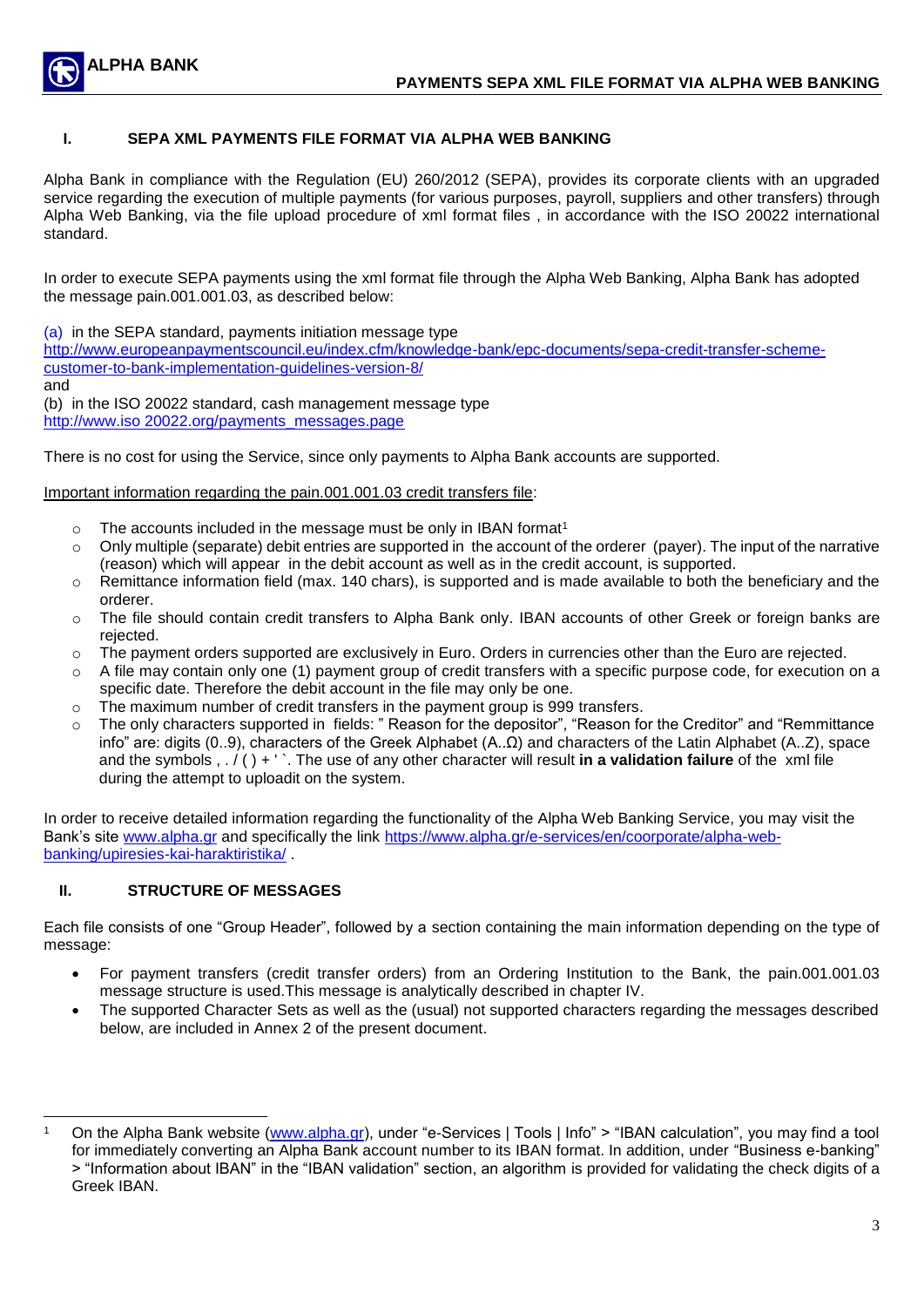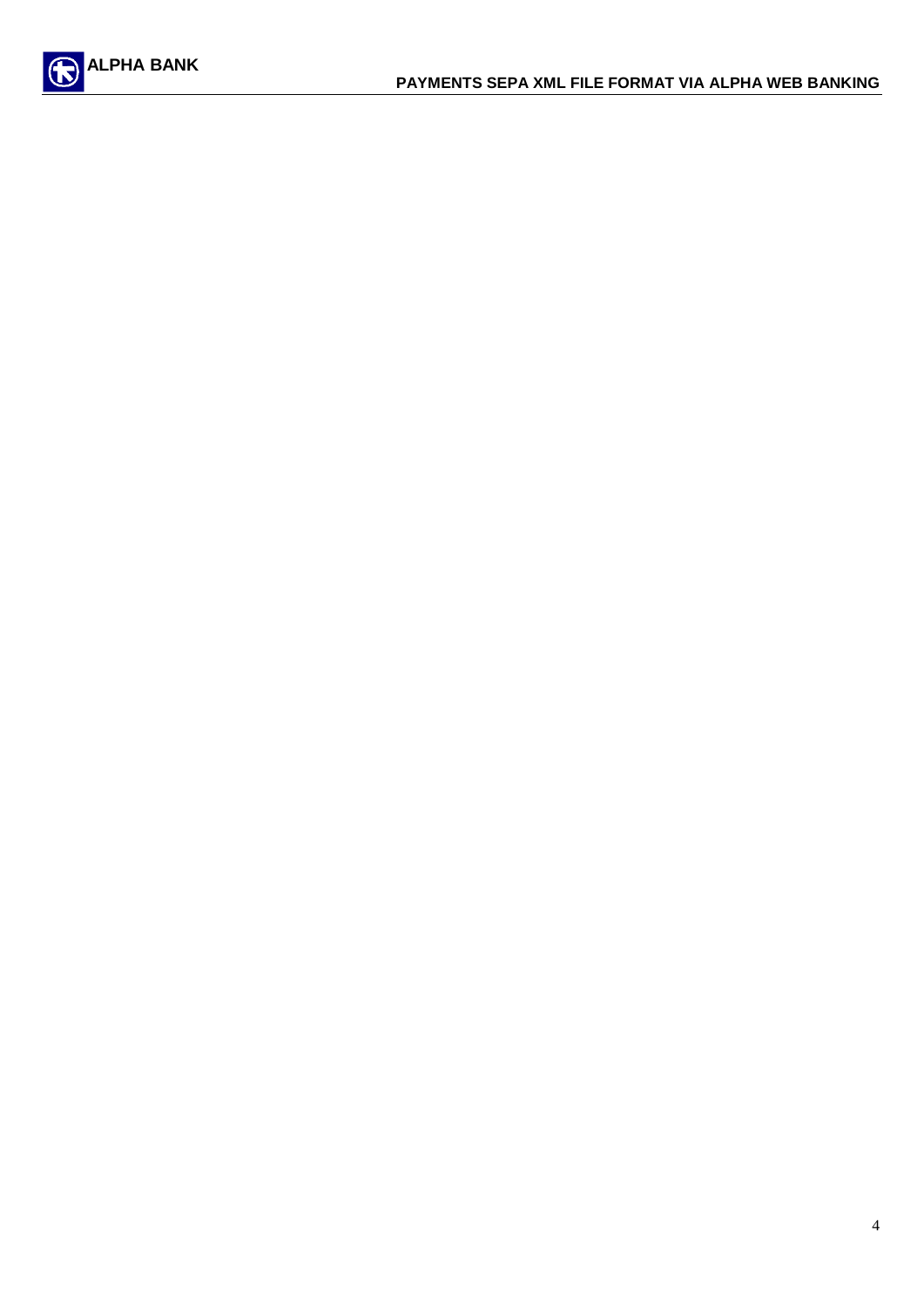

#### <span id="page-4-0"></span>**III. MESSAGE USAGE RULES**

#### <span id="page-4-1"></span>**1. Field Types**

In the tables that follow, the codes in the column "Format" have the following meanings:

| Μορφή Πεδίου   | Περιγραφή                                                                                                                           |
|----------------|-------------------------------------------------------------------------------------------------------------------------------------|
| М              | Mandatory field.                                                                                                                    |
| $\circ$        | Optional field (to see whether or not the Bank requires this field to be completed, refer to the<br>column "Field specifications"). |
| 8n             | Numerical field (integer number) with a maximum length of 8 digits.                                                                 |
| 18d            | Decimal number – decimal point and a maximum of 17 decimal digits (18 characters in total,<br>including the decimal point).         |
| 4!a            | Exactly 4 alphabetical characters.                                                                                                  |
| 35x            | Between 1 to 35 alphanumeric characters.                                                                                            |
| <b>ISODtTm</b> | Date and time using the ISO code (YYYY-MM-DDThh:mm:ss).                                                                             |

## <span id="page-4-2"></span>**2. Field Depth**

The name of each field in the "Field" column is preceded by one or more "+" symbols. The number of "+" symbols indicates the field's depth within the structure to which it belongs. This means that a field with a depth of "++" is a subfield (child element) of the field that precedes it, and a parent element of the field with a depth of "+++" that follows it. The correspondence between the fields' depth and the tag structure of the xml message that contains them is the following:

| <b>Depth of Field</b><br>x | <b>Position of Field Tags</b><br>in the XML message |  |  |  |  |
|----------------------------|-----------------------------------------------------|--|--|--|--|
| $\ddot{}$                  | $\langle x \rangle$<br>$<\!\!x\!\!>$                |  |  |  |  |
| $++$                       | < x parent element >                                |  |  |  |  |
|                            | $\langle$ x > $\langle$ x >                         |  |  |  |  |
|                            | $\langle x \rangle$ x parent element $>$            |  |  |  |  |
| $^{+++}$                   | < parent of all elements >                          |  |  |  |  |
|                            | < x parent element >                                |  |  |  |  |
|                            | <br>$< \times>$                                     |  |  |  |  |
|                            | x parent element                                    |  |  |  |  |
|                            | parent of all elements                              |  |  |  |  |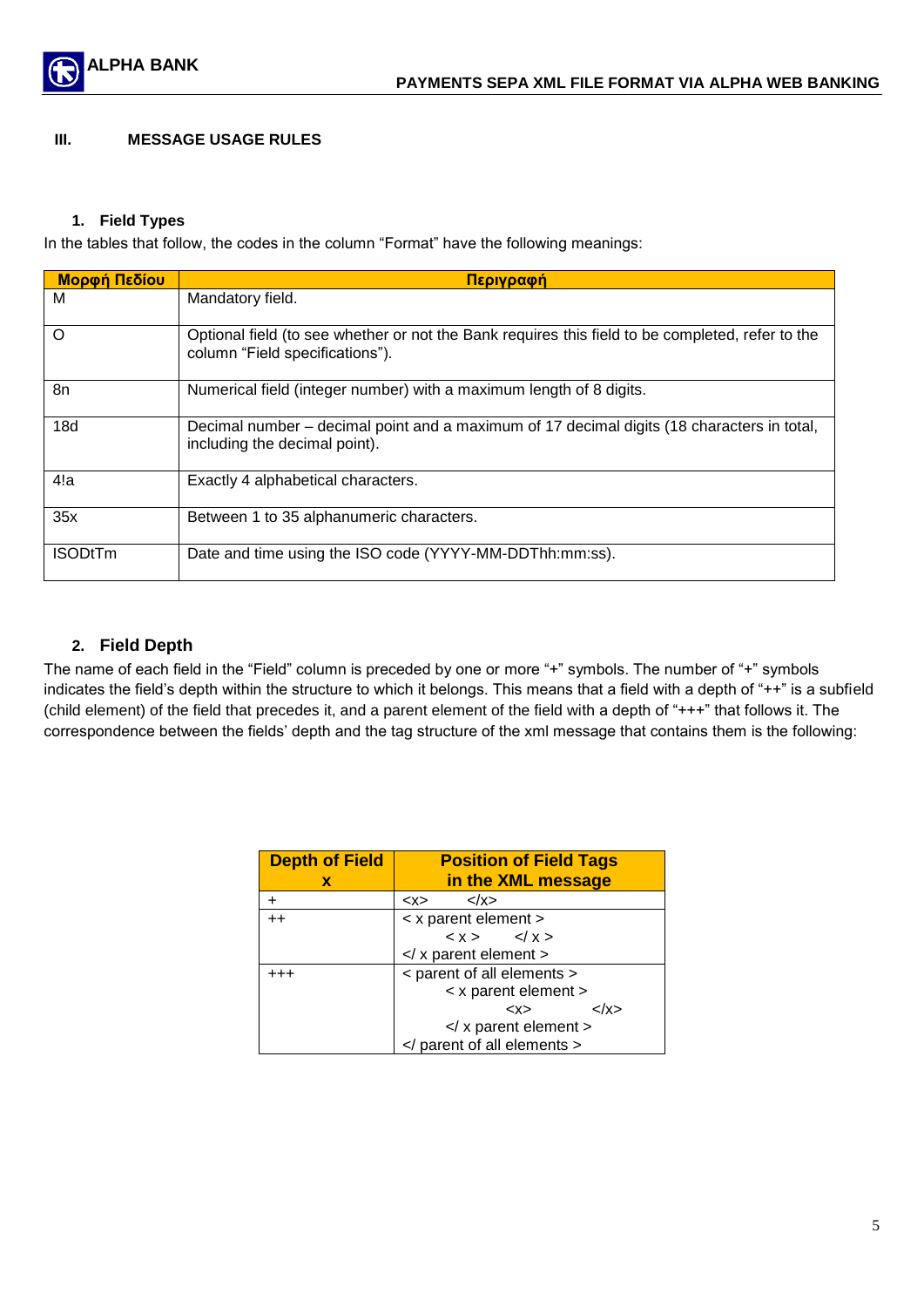#### <span id="page-5-0"></span>**IV. DESCRIPTION OF MESSAGES**

#### <span id="page-5-1"></span>**Customer Credit Transfer Initiation – pain.001.001.03**

The message is composed of a "Group Header" section followed by only one "Payment Information" . This section is contained in a "Message Root" structure.

#### **1.1 Message Root**

| <b>Field</b>   | <b>Format</b> | <b>Field specifications</b>  |
|----------------|---------------|------------------------------|
| + Message Root | M             | XML Tag: < CstmrCdtTrfInitn> |

#### **1.2 Group Header**

| No. | <b>Field</b>                             | <b>XML Field</b>      | <b>Format</b>       | <b>Field specifications</b>                                                                                                               | <b>Comments</b>                                                                                                                                                                                            |
|-----|------------------------------------------|-----------------------|---------------------|-------------------------------------------------------------------------------------------------------------------------------------------|------------------------------------------------------------------------------------------------------------------------------------------------------------------------------------------------------------|
| 1.0 | + Group Header                           | <grphdr></grphdr>     | M                   |                                                                                                                                           |                                                                                                                                                                                                            |
| 1.1 | ++ Message<br>Identification             | <msgld></msgld>       | <b>M 35x</b>        | A unique reference code given<br>by the sender to the file. This<br>specific code cannot be used in<br>other files.                       | It is completed with:<br>"AWB" +<br><b>YYYYMMDDhhmmsssss</b><br>+15 last digits of the<br>debit IBAN Alpha Bank<br>account<br>Where:<br><b>YYYYMMDDhhmmsssss</b><br>the timestamp of the file<br>creation. |
| 1.2 | ++ Creation Date<br>Time                 | <credttm></credttm>   | M<br><b>ISODtTm</b> | Date and time the file was<br>created.                                                                                                    | <b>YYYY-MM-</b><br><b>DDThh:mm:ss.sss</b><br>(i.e.2015-06-<br>25T11:17:06.345)                                                                                                                             |
| 1.6 | ++ Number Of<br>Transactions             | <nboftxs></nboftxs>   | <b>M</b> 15n        | Number of multiple entries<br>(repetitions of section 2.27 "Credit<br><b>Transfer Transaction Information")</b><br>contained in the file. |                                                                                                                                                                                                            |
| 1.7 | ++ Control Sum                           | <ctrlsum></ctrlsum>   | O 18d               | Sum total of the amounts of the<br>multiple entries contained in the file<br>(Sum of fields 2.43 "Instructed<br>Amount").                 |                                                                                                                                                                                                            |
| 1.8 | ++ Initiating Party                      | <lnitgpty></lnitgpty> | M                   | Sender's code in accordance with<br>the recipient's rules.                                                                                |                                                                                                                                                                                                            |
| 1.8 | +++ Name                                 | $<$ Nm $>$            | $\circ$             |                                                                                                                                           |                                                                                                                                                                                                            |
| 1.8 | +++ Identification                       | $<$ ld $>$            | $\circ$             |                                                                                                                                           |                                                                                                                                                                                                            |
|     | $++++$<br>Organisation<br>Identification | <orgld></orgld>       | $\circ$             | Mandatory completion of the "Id"<br>field of the part "Other" with the<br>acronym "AWB" and of the "Issr"                                 |                                                                                                                                                                                                            |
|     | $++++$ Other                             | <othr></othr>         | $\circ$             | field with the value "Alpha".                                                                                                             |                                                                                                                                                                                                            |
|     | $+++++$<br>Identification                | $<$ ld $>$            | M                   |                                                                                                                                           | "AWB"                                                                                                                                                                                                      |
|     | ++++++ Issuer                            | <lssr></lssr>         | M                   |                                                                                                                                           | "Alpha"                                                                                                                                                                                                    |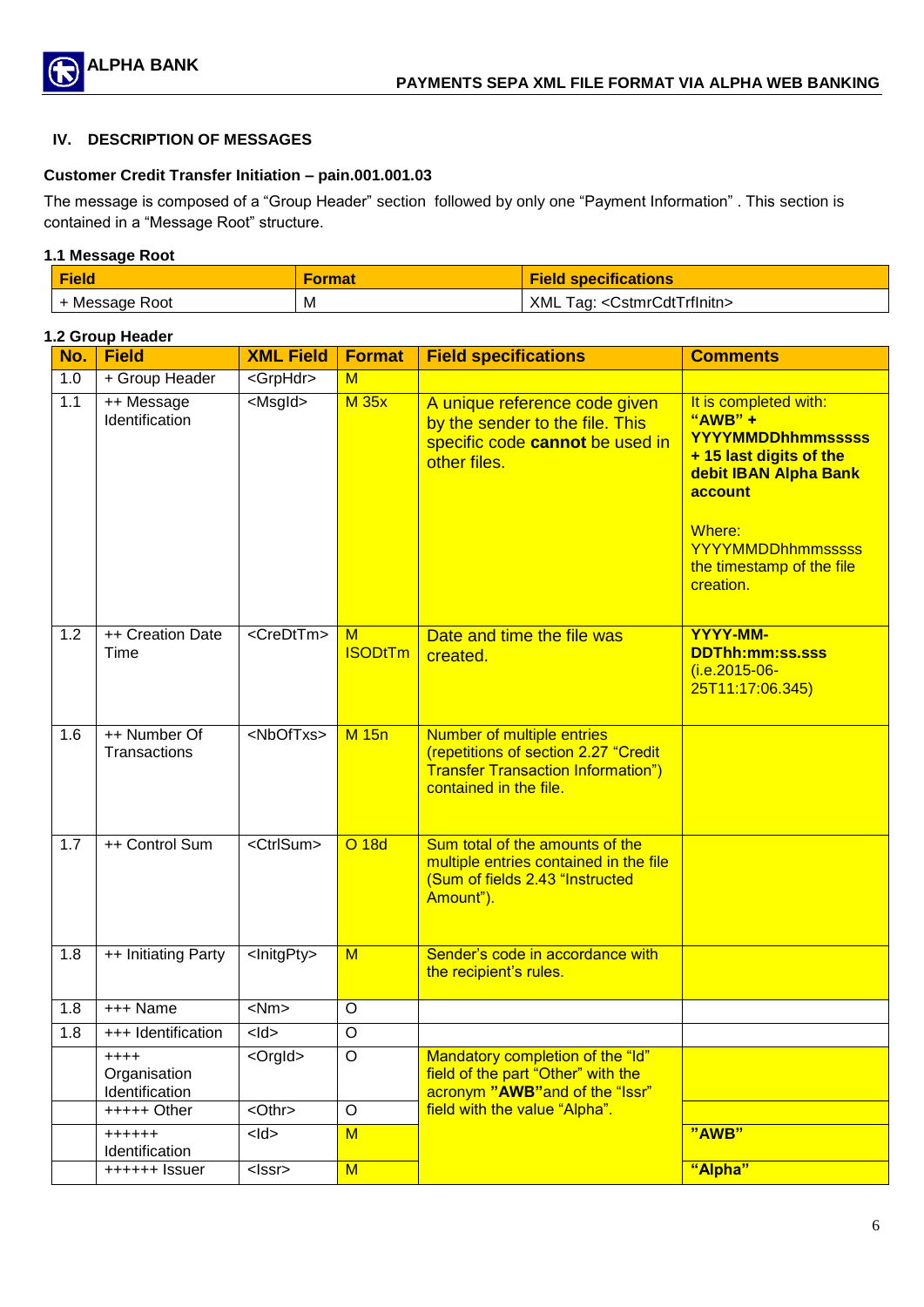

## **1.3 Payment Information**

This section contains the grouped information of the analytical credit transfer orders.

| No. | <b>Field</b>                                | <b>XML Field</b>        | <b>Format</b>                    | <b>Field specifications</b>                                                                                                                                                                                                                                                                                                                                                                                                              | <b>Comments</b>                                                                                                             |
|-----|---------------------------------------------|-------------------------|----------------------------------|------------------------------------------------------------------------------------------------------------------------------------------------------------------------------------------------------------------------------------------------------------------------------------------------------------------------------------------------------------------------------------------------------------------------------------------|-----------------------------------------------------------------------------------------------------------------------------|
| 2.0 | + Payment<br>Information                    | <pmtlnf></pmtlnf>       | M                                | This part contains the<br>grouped information of the<br>multiple Orders. It supports<br>only one debit account and<br>many credit accounts.                                                                                                                                                                                                                                                                                              |                                                                                                                             |
| 2.1 | ++ Payment<br>Information<br>Identification | <pmtlnfld></pmtlnfld>   | <b>M 35x</b>                     | Unique code for the group of<br>payment orders ("Payment<br>Information" part of the<br>message).<br>The first three characters<br>shall be the code of the<br>service, in this case "AWB"<br>(Alpha Web Banking).<br>The following 32(maximum)<br>characters will specify one<br>unique code created by the<br>customer<br>Only one such structure is<br>allowed in the file, since only<br>one payment group is<br>supported per file. | "AWB" + Alpha Bank IBAN<br>debit account                                                                                    |
| 2.2 | ++ Payment<br>Method                        | <pmtmtd></pmtmtd>       | M <sub>3x</sub>                  | Allowed value: "TRF".                                                                                                                                                                                                                                                                                                                                                                                                                    |                                                                                                                             |
| 2.3 | ++ Batch<br><b>Booking</b>                  | <btchbookg></btchbookg> | $\overline{O}$<br><b>Boolean</b> | <b>Accounting debit entries</b><br>appearance in the<br>customer's extrait (one<br>consolidated or multiple<br>entries).<br>Possible values:<br>false (debit ManyToMany)<br><b>True (debit ManyToOne)</b>                                                                                                                                                                                                                                | The MTM approach will<br>always be followed (false<br>value) regardless of the<br>value that is entered by the<br>customer. |
| 2.4 | ++ Number of<br>Transactions                | <nboftxs></nboftxs>     | O 15n                            | Number of multiple entries in<br>the group of orders.<br><b>Acceptable field that does</b><br>not participate in the process.                                                                                                                                                                                                                                                                                                            |                                                                                                                             |
| 2.5 | ++ Control Sum                              | <ctrlsum></ctrlsum>     | O 18d                            | Total sum of the amounts of<br>the analytical entries<br>contained in the group of<br>orders. Acceptable field that<br>does not participate in the<br>process.                                                                                                                                                                                                                                                                           |                                                                                                                             |
| 2.6 | ++ Payment<br>Type<br>Information           | <pmttpinf></pmttpinf>   | $\overline{O}$                   | Information specifying the<br>customer's order.                                                                                                                                                                                                                                                                                                                                                                                          |                                                                                                                             |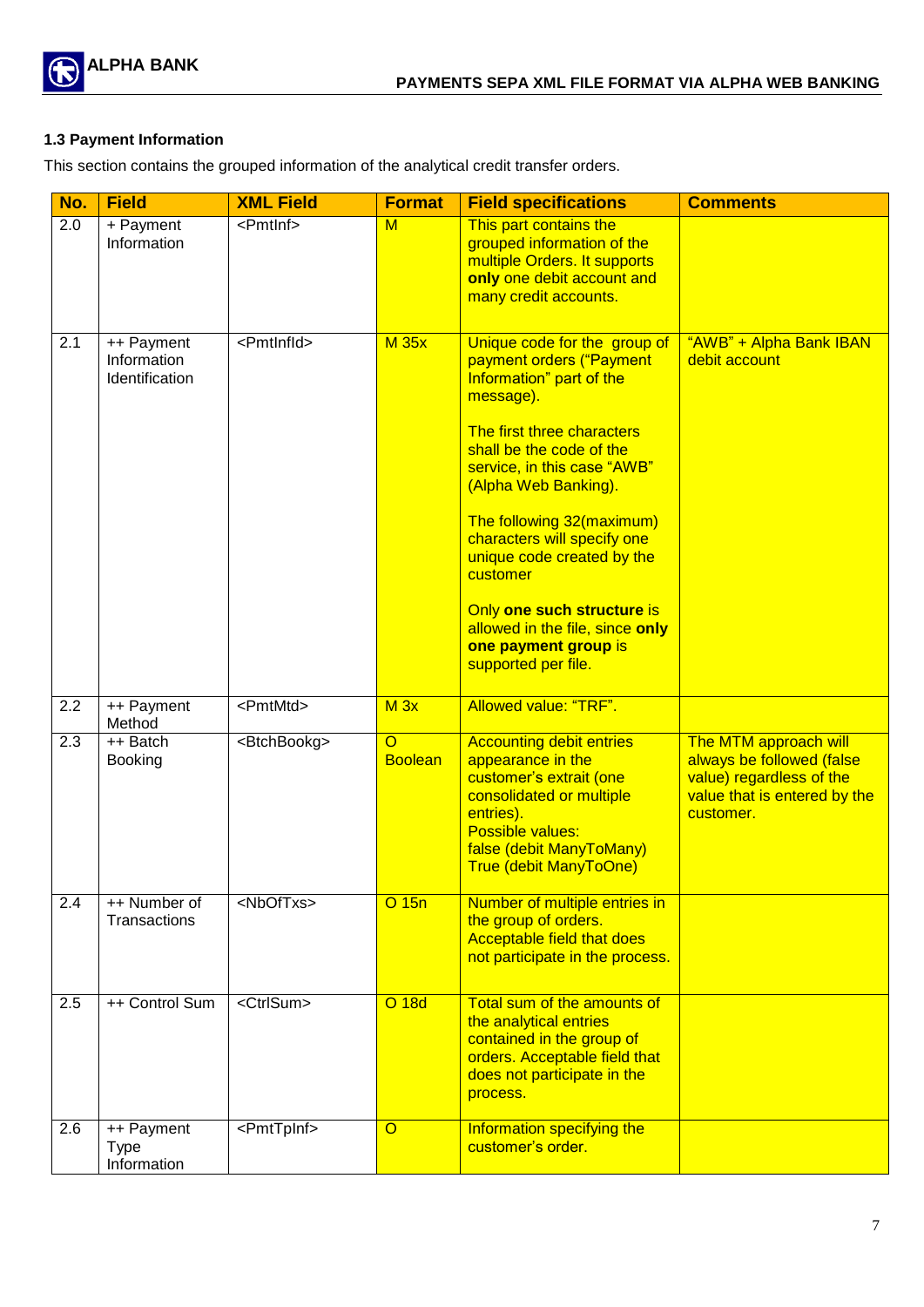

### **PAYMENTS SEPA XML FILE FORMAT VIA ALPHA WEB BANKING**

| No.  | <b>Field</b>                             | <b>XML Field</b>            | <b>Format</b>  | <b>Field specifications</b>                                                                                                                                                                                 | <b>Comments</b>                                                                                                |
|------|------------------------------------------|-----------------------------|----------------|-------------------------------------------------------------------------------------------------------------------------------------------------------------------------------------------------------------|----------------------------------------------------------------------------------------------------------------|
| 2.8  | +++ Service                              | <svclvl></svclvl>           | $\circ$        |                                                                                                                                                                                                             |                                                                                                                |
| 2.9  | Level<br>$++++$ Code                     | $<$ Cd $>$                  | $M$ 4!a        | Allowed value: "SEPA".                                                                                                                                                                                      | "SEPA"                                                                                                         |
| 2.11 | +++ Local<br>Instrument                  | <lcllnstrm></lcllnstrm>     | $\overline{O}$ | Acceptable field that does<br>not participate in the process                                                                                                                                                |                                                                                                                |
| 2.12 | $+++$ Code                               | $<$ Cd $>$                  | $\overline{O}$ |                                                                                                                                                                                                             |                                                                                                                |
|      | $\{or\}$                                 |                             |                |                                                                                                                                                                                                             |                                                                                                                |
| 2.13 | $++++$<br>Proprietary                    | <prtry></prtry>             | $\overline{O}$ |                                                                                                                                                                                                             |                                                                                                                |
| 2.14 | +++ Category<br>Purpose                  | <ctgypurp></ctgypurp>       | $\overline{O}$ | Categorised description. It is<br>forwarded to the beneficiary's<br>(recipient's) bank.                                                                                                                     |                                                                                                                |
| 2.15 | ++++ Code                                | $<$ Cd $>$                  | $O$ 4!a        | If this field is filled in it should<br>fulfill the conditions of Annex<br>1.                                                                                                                               |                                                                                                                |
| 2.17 | ++ Requested<br><b>Execution Date</b>    | <reqdexctndt></reqdexctndt> | M ISOdt        | Requested execution date.<br>The date must be a Banking<br><b>Working Day. It is not taken</b><br>into consideration. In case of<br>delayed execution, the date<br>is selected from the relevant<br>screen. | YYYY-MM-DD<br>Date of the file creation                                                                        |
| 2.19 | ++ Debtor                                | <dbtr></dbtr>               | M              |                                                                                                                                                                                                             |                                                                                                                |
| 2.19 | +++ Name                                 | $<$ Nm $>$                  | O 140x         | <b>Ordering institution's</b><br>(payer's) name. Maximum<br>length: 70 characters.                                                                                                                          | The wording<br>"NOTPROVIDED" is filled<br>in.                                                                  |
| 2.19 | +++ Postal<br>Address                    | <pstladr></pstladr>         | $\overline{O}$ | <b>Ordering institution's</b><br>(payer's) postal address.                                                                                                                                                  |                                                                                                                |
| 2.19 | ++++ Country                             | $<$ Ctry $>$                | $O2$ a         | Country code of ordering<br>institution's (payer's) postal<br>address.                                                                                                                                      |                                                                                                                |
| 2.19 | ++++ Address<br>Line                     | <adrline></adrline>         | O 70x          | Up to 2 repetitions are<br>allowed.                                                                                                                                                                         |                                                                                                                |
| 2.19 | $+++$<br>Identification                  | $<$ ld $>$                  | $\overline{O}$ |                                                                                                                                                                                                             |                                                                                                                |
|      | $++++$<br>Organisation<br>Identification | <orgld></orgld>             | $\overline{O}$ |                                                                                                                                                                                                             |                                                                                                                |
|      | $++++$ Other                             | <othr></othr>               | $\circ$        |                                                                                                                                                                                                             |                                                                                                                |
|      | $+++++$<br>Identification                | $<$ ld $>$                  | $\circ$        |                                                                                                                                                                                                             | The wording<br>"NOTPROVIDED" is filled<br>in, in case the reason of<br>debit of the depositor is<br>filled in. |
|      | ++++++ Issuer                            | $<$ Issr $>$                | $\circ$        | Reason of debit of the<br>Customer, max. 20<br>characters.                                                                                                                                                  | Reason for the depositor.<br>The field can contain ONLY<br>letters, space and the<br>symbols , $. /$ ( ) + ' ` |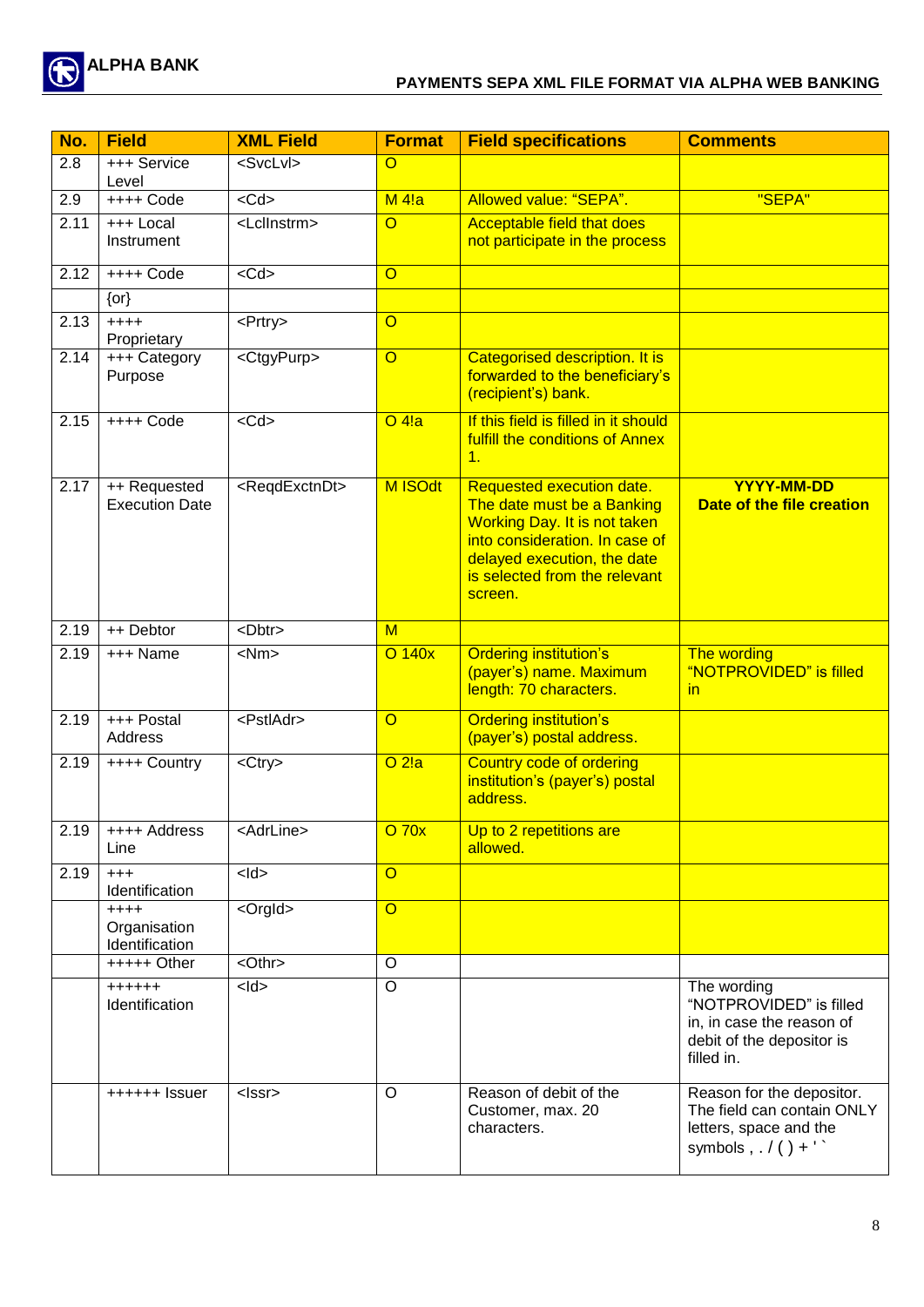

## **PAYMENTS SEPA XML FILE FORMAT VIA ALPHA WEB BANKING**

| No.          | <b>Field</b>                                                         | <b>XML Field</b>                                  | <b>Format</b>  | <b>Field specifications</b>                                                                                                                                                                                     | <b>Comments</b>                         |
|--------------|----------------------------------------------------------------------|---------------------------------------------------|----------------|-----------------------------------------------------------------------------------------------------------------------------------------------------------------------------------------------------------------|-----------------------------------------|
| 2.20         | ++ Debtor<br>Account                                                 | <dbtracct></dbtracct>                             | $\mathsf{M}$   | <b>Ordering institution's</b><br>(payer's) debit account in<br><b>IBAN</b> format.                                                                                                                              |                                         |
| 2.20         | $^{+++}$<br>Identification                                           | $<$ ld $>$                                        | M              |                                                                                                                                                                                                                 |                                         |
| 2.20         | ++++ IBAN                                                            | $<$ IBAN $>$                                      | <b>M 34x</b>   | The ordering institution<br>(payer) bank validates the<br>correct completion of the<br>field.                                                                                                                   | <b>Alpha Bank IBAN debit</b><br>account |
| 2.20         | +++ Currency                                                         | $<$ Ccy $>$                                       | $\overline{O}$ | Acceptable field that does<br>not participate in the process.                                                                                                                                                   |                                         |
| 2.21         | ++ Debtor<br>Agent<br>+++ Financial<br>Institution<br>Identification | <dbtragt><br/><fininstnid></fininstnid></dbtragt> | M<br>M         |                                                                                                                                                                                                                 |                                         |
|              | $++++$ BIC                                                           | $-BIC$                                            | <b>M11x</b>    | Contains the code of the<br>ordering institution's (payer's)<br>bank in BIC format. Allowed<br>value: "CRBAGRAAXXX".                                                                                            | "CRBAGRAAXXX"                           |
| 2.23         | ++ Ultimate<br>Debtor                                                | <ultmtdbtr></ultmtdbtr>                           | $\overline{O}$ | Initial ordering Institution.<br>If this part is filled in, then at<br>least one subfield (Name,<br>Identification) must be filled<br>in. The field is accepted, but<br>does not participate in the<br>process. |                                         |
| 2.23         | +++ Name                                                             | $<$ Nm $>$                                        | O 70x          | Name of initial ordering<br>institution. Acceptable field<br>that does not participate in<br>the process.                                                                                                       |                                         |
| 2.23         | $^{+++}$<br>Identification                                           | $<$ ld $>$                                        | $\overline{O}$ | Initial ordering institution's<br>identification information.<br><b>Acceptable field that does</b><br>not participate in the process.                                                                           |                                         |
| 2.24         | ++ Charge<br>Bearer                                                  | <chrgbr></chrgbr>                                 | $O$ 4!a        | <b>Charges options. Allowed</b><br>values: "SLEV", "DEBT".<br>Field is not taken into<br>consideration.                                                                                                         |                                         |
| 2.27         | ++ Credit<br>Transfer<br>Transaction<br>Information                  | <cdttrftxinf></cdttrftxinf>                       | M              | <b>Contains one or more</b><br>payment orders concerning a<br>specific Requested<br><b>Execution Date. Multiple</b><br>repetitions are allowed.                                                                 |                                         |
| 2.28<br>2.29 | +++ Payment<br>Identification<br>++++ Instruction<br>Identification  | <pmtld><br/><lnstrld></lnstrld></pmtld>           | M<br>O 35x     | Sender's reference code.<br>It is optionally filled in by the<br>ordering institution.<br>Acceptable field that does<br>not participate in the process.                                                         |                                         |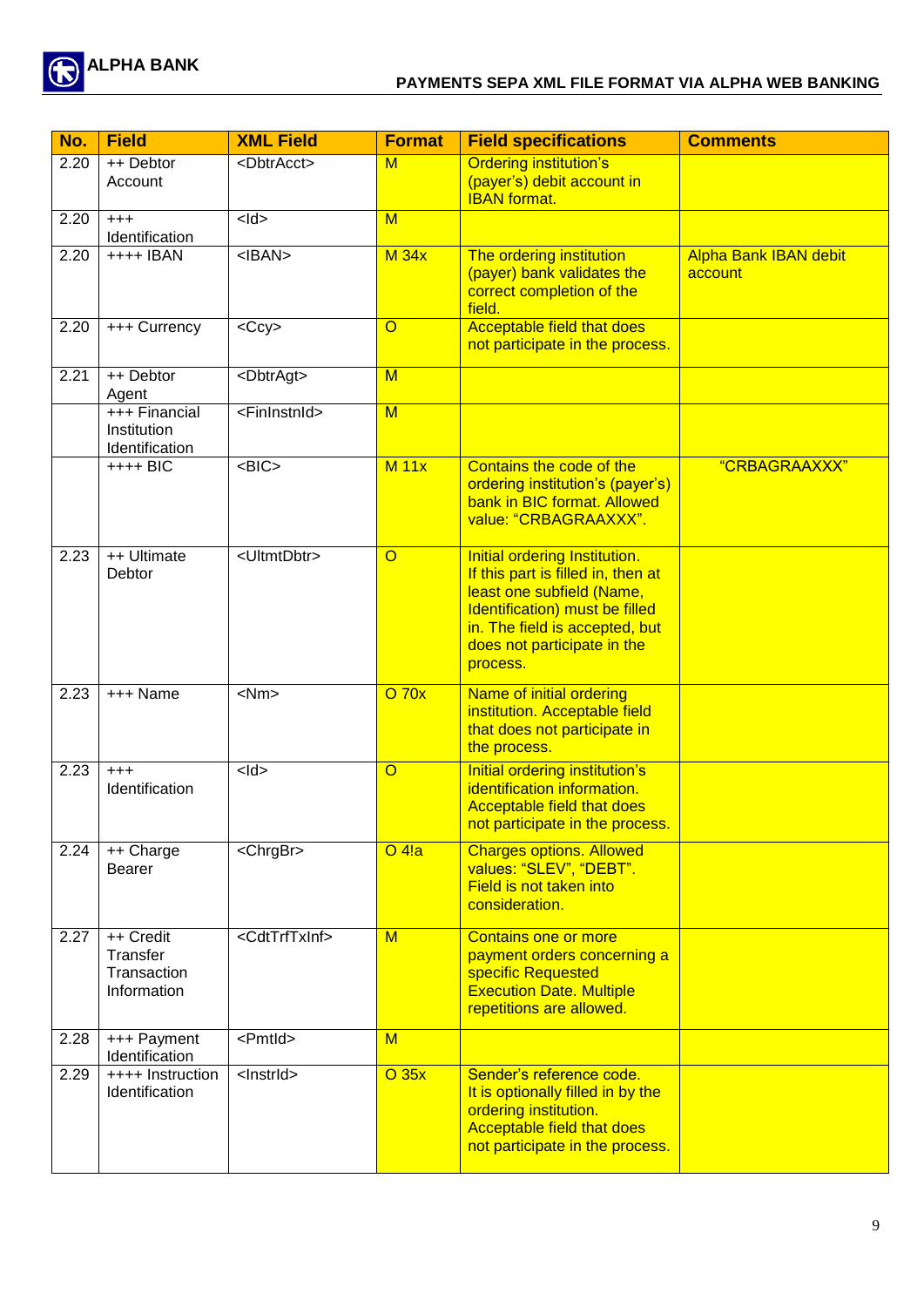

| No.  | <b>Field</b>                                     | <b>XML Field</b>                                                     | <b>Format</b>      | <b>Field specifications</b>                                                                                                                        | <b>Comments</b>                                                                                                     |
|------|--------------------------------------------------|----------------------------------------------------------------------|--------------------|----------------------------------------------------------------------------------------------------------------------------------------------------|---------------------------------------------------------------------------------------------------------------------|
| 2.30 | $++++$ End to<br>End<br>Identification           | <endtoendid></endtoendid>                                            | <b>M 35x</b>       | <b>Ordering institution's</b><br>reference code.<br>If not supplied by the<br>ordering institution, then the<br>value "NOTPROVIDED" is<br>entered. | "NOTPROVIDED"                                                                                                       |
|      |                                                  |                                                                      |                    | Acceptable field that is not<br>processed by the Bank                                                                                              |                                                                                                                     |
| 2.42 | +++ Amount                                       | $<$ Amt $>$                                                          | M                  |                                                                                                                                                    |                                                                                                                     |
| 2.43 | ++++ Instructed<br>Amount                        | <lnstdamt></lnstdamt>                                                | M 18d &<br>3!a     | <b>Ordering amount.</b><br><b>Mandatory field.</b><br>Acceptablecurrency value:<br><b>EUR.</b> Non zero validation.                                | <b>Ordering amount</b><br>(It is filled in as follows:<br><instdamt<br>Ccy="EUR"&gt;ποσό<br/>εντολής)</instdamt<br> |
| 2.77 | +++ Creditor<br>Agent                            | <cdtragt></cdtragt>                                                  | $\overline{O}$     |                                                                                                                                                    |                                                                                                                     |
|      | ++++ Financial<br>Institution<br>Identification  | <fininstnid></fininstnid>                                            | $\overline{O}$     |                                                                                                                                                    |                                                                                                                     |
|      | $++++$ BIC                                       | $-BIC$                                                               | O 11x              | Contains the code of the<br>beneficiary's bank in BIC<br>format.                                                                                   |                                                                                                                     |
| 2.79 | +++ Creditor                                     | <cdtr></cdtr>                                                        | M                  |                                                                                                                                                    |                                                                                                                     |
| 2.79 | $++++$ Name                                      | $<$ Nm $>$                                                           | <b>M</b> 140x      | Beneficiary's full name or<br>business name.<br>Mandatory field.<br>Max. length: 70 characters.                                                    | If the filed is not filled in<br>then the wording<br>"NOTPROVIDED" is filled<br><u>in</u>                           |
| 2.79 | ++++ Postal<br>Address                           | <pstladr></pstladr>                                                  | $\overline{O}$     | Beneficiary's postal address.                                                                                                                      |                                                                                                                     |
| 2.79 | +++++ Country                                    | <ctry></ctry>                                                        | O <sub>2</sub>     | Country code of the<br>beneficiary's postal address.<br><b>Allowed value: ISO Code</b>                                                             |                                                                                                                     |
| 2.79 | +++++ Address<br>Line                            | <adrline></adrline>                                                  | O 70x              | Up to two repetitions are<br>allowed. Recipient validates<br>that the two repetitions are<br>not exceeded.                                         |                                                                                                                     |
| 2.79 | $^{+++}$<br>Identification                       | $<$ ld $>$                                                           | $\overline{O}$     | Beneficiary's identification<br>information. Mandatory<br>completion                                                                               |                                                                                                                     |
|      | $++++$<br>Organisation<br>Identification         | <orgld></orgld>                                                      | $\overline{O}$     | Beneficiary's identification<br>information, if a legal person.<br>If the field is filled in, then                                                 |                                                                                                                     |
|      | +++++ BIC or<br><b>BEI</b>                       | <bicorbei></bicorbei>                                                | $\overline{O}$     | either the "BIC or BEI" part or<br>one repetition of the "Other"                                                                                   |                                                                                                                     |
|      | $++++$ Other                                     | <othr></othr>                                                        | $\overline{O}$     | part is allowed to be filled in.                                                                                                                   | "NOTPROVIDED" wording<br>is filled in                                                                               |
|      | ++++ Private<br>Identification<br>+++++ Date and | $\overline{\text{cPrv}}$ tld><br><dtandplcofbirth></dtandplcofbirth> | $\circ$<br>$\circ$ | Beneficiary's identification<br>information, if a natural<br>person (individual). Either the                                                       |                                                                                                                     |
|      | Place of Birth                                   |                                                                      |                    | "Date and Place of Birth" part                                                                                                                     |                                                                                                                     |
|      | $++++$ Other                                     | <othr></othr>                                                        | $\circ$            | or one repetition of the<br>"Other" part is allowed to be<br>filled in.                                                                            |                                                                                                                     |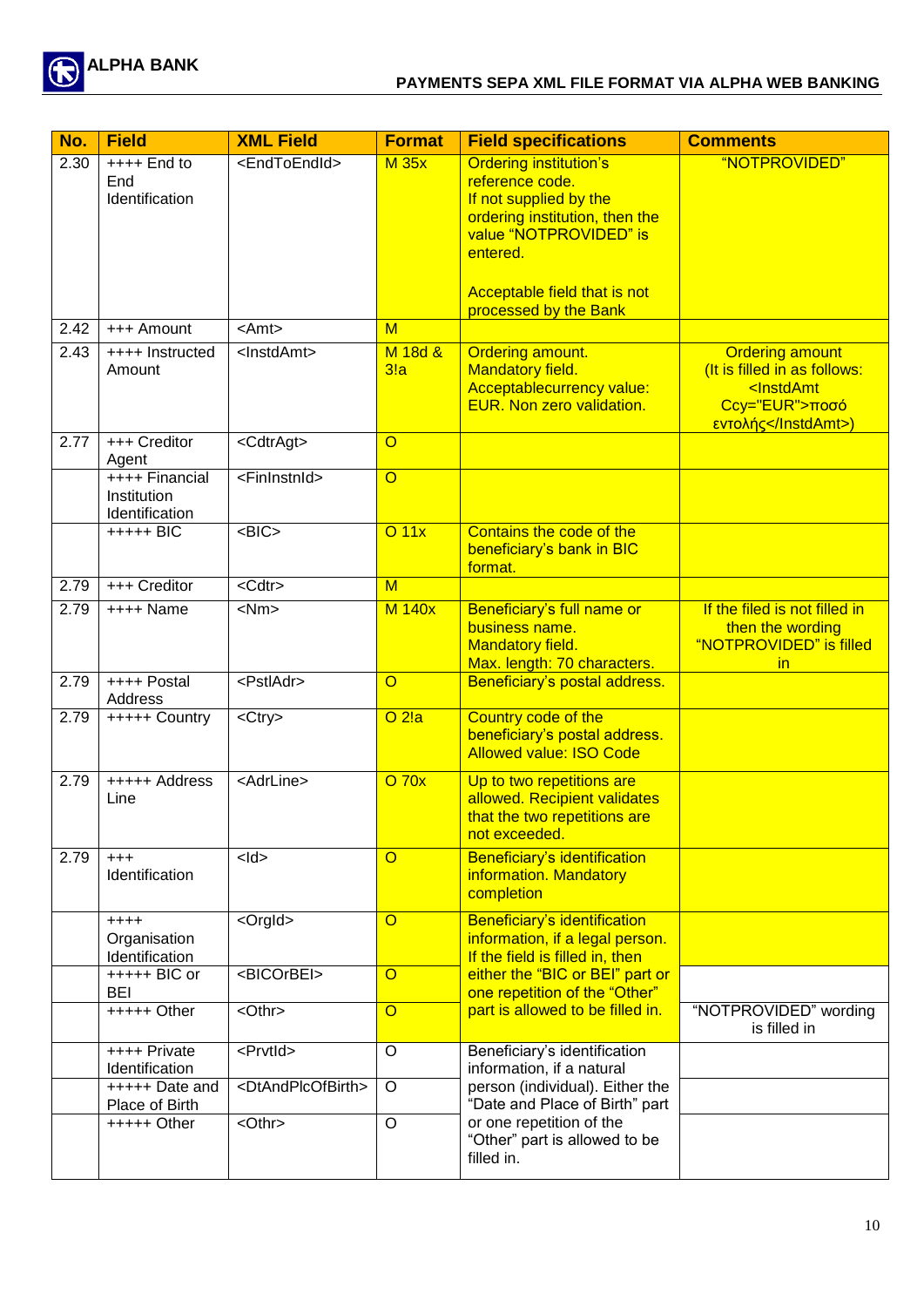

## **PAYMENTS SEPA XML FILE FORMAT VIA ALPHA WEB BANKING**

| No.  | <b>Field</b>                     | <b>XML Field</b>                    | <b>Format</b>  | <b>Field specifications</b>                                       | <b>Comments</b>                                      |
|------|----------------------------------|-------------------------------------|----------------|-------------------------------------------------------------------|------------------------------------------------------|
| 2.80 | +++ Creditor                     | <cdtracct></cdtracct>               | <b>M 34x</b>   |                                                                   |                                                      |
|      | Account<br>$++++$                | $<$ ld $>$                          | M              |                                                                   |                                                      |
|      | Identification                   |                                     |                |                                                                   |                                                      |
|      | +++++ IBAN                       | $<$ IBAN $>$                        | M              | Beneficiary's credit account.                                     | <b>Alpha Bank IBAN credit</b>                        |
|      |                                  |                                     |                | Only IBAN account format is                                       | account                                              |
|      |                                  |                                     |                | allowed.                                                          |                                                      |
| 2.81 | +++ Ultimate<br>Creditor         | <ultmtcdtr></ultmtcdtr>             | $\overline{O}$ | Final beneficiary. If this field                                  |                                                      |
|      |                                  |                                     |                | is filled in, then at least one<br>subfield ("Name",              |                                                      |
|      |                                  |                                     |                | "Identification") must be filled                                  |                                                      |
|      |                                  |                                     |                | in.                                                               |                                                      |
| 2.81 | $++++$ Name                      | $<$ Nm $>$                          | O 140x         | Beneficiary's full name or                                        |                                                      |
|      |                                  |                                     |                | business name.<br>Max. length: 70 characters.                     |                                                      |
|      |                                  |                                     |                |                                                                   |                                                      |
| 2.81 | $+ + +$                          | $<$ ld $>$                          | $\overline{O}$ | <b>Final beneficiary's</b>                                        |                                                      |
|      | Identification                   |                                     |                | identification information.<br><b>Mandatory field</b>             |                                                      |
|      |                                  |                                     |                |                                                                   |                                                      |
|      | $++++$<br>Organisation           | <orgld></orgld>                     | $\overline{O}$ | Final beneficiary's<br>identification information, if a           |                                                      |
|      | Identification                   |                                     |                | legal person. Mandatory                                           |                                                      |
|      | +++++ BIC or                     | <bicorbei></bicorbei>               |                | completion of either the "BIC                                     |                                                      |
|      | <b>BEI</b><br>$++++$ Other       | <othr></othr>                       |                | or BEI" part or one repetition<br>of the "Other" part is allowed  |                                                      |
|      |                                  |                                     |                | to be filled in.                                                  |                                                      |
|      | ++++ Private                     | <prvtid></prvtid>                   | $\overline{O}$ | Beneficiary's identification                                      |                                                      |
|      | Identification                   |                                     |                | information, if a natural                                         |                                                      |
|      | +++++ Date and<br>Place of Birth | <dtandplcofbirth></dtandplcofbirth> | $\overline{O}$ | person (individual). Either the<br>"Date and Place of Birth" part |                                                      |
|      | $++++$ Other                     | <othr></othr>                       | $\overline{O}$ | or one repetition of the                                          |                                                      |
|      |                                  |                                     |                | "Other" part is allowed to be                                     |                                                      |
| 2.86 | +++ Purpose                      | <purp></purp>                       | M              | filled in.<br>Purpose code of payment                             |                                                      |
|      |                                  |                                     |                | order.                                                            |                                                      |
|      |                                  |                                     |                |                                                                   |                                                      |
| 2.87 | $++++$ Code                      | $<$ Cd $>$                          | $M$ 4!a        | It is filled in using the ISO<br>values of Annex 1.               | File type.<br>It is mandatory to be filled           |
|      |                                  |                                     |                |                                                                   | in with one of the following                         |
|      |                                  |                                     |                |                                                                   | values:                                              |
|      |                                  |                                     |                |                                                                   | "SALA" for payroll                                   |
|      |                                  |                                     |                |                                                                   | file, "SUPP" for suppliers<br>file, "GDSV" for other |
|      |                                  |                                     |                |                                                                   | transfers file                                       |
| 2.98 | +++ Remittance                   | <rmtlnf></rmtlnf>                   | $\overline{O}$ |                                                                   |                                                      |
| 2.99 | Information<br>$++++$            | <ustrd></ustrd>                     | $\overline{O}$ | <b>ONus Entries: Use of the first</b>                             | The field can contain ONLY                           |
|      | Unstructured                     |                                     |                | 20 characters for the                                             | letters, space and the                               |
|      |                                  |                                     |                | payment reason description                                        | symbols, $. / () +$                                  |
|      |                                  |                                     |                | and of the remaining 120 for<br>"free text".                      |                                                      |
|      |                                  |                                     |                |                                                                   |                                                      |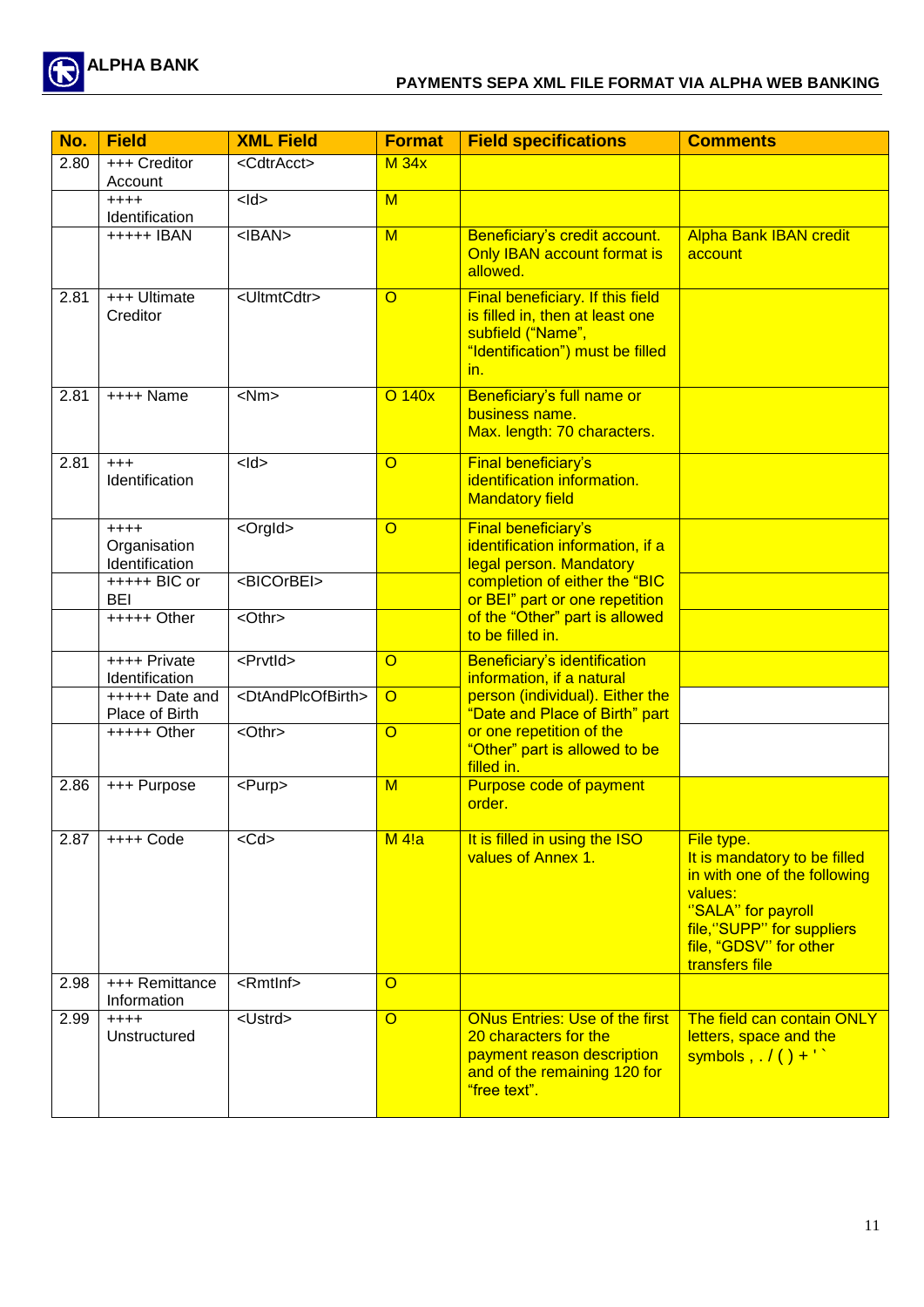# **Annex 1 – External Category Purpose 1 Code**

<span id="page-11-0"></span>

|                |             | <b>Identification</b>                    | <b>Status</b>                                                                                                                                                                                                      |                                                                |            |                 |                        |
|----------------|-------------|------------------------------------------|--------------------------------------------------------------------------------------------------------------------------------------------------------------------------------------------------------------------|----------------------------------------------------------------|------------|-----------------|------------------------|
|                | <b>Code</b> | <b>Name</b>                              | <b>Definition</b>                                                                                                                                                                                                  | <b>Origin/Requester</b><br><b>Status</b><br><b>Status Date</b> |            |                 | <b>Introduced Date</b> |
| $\mathbf 1$    | <b>BONU</b> | <b>BonusPayment</b>                      | Transaction is the payment of a bonus.                                                                                                                                                                             | CR0156/CGI Group                                               | <b>New</b> | 9 February 2012 | 9 February 2012        |
| $\overline{2}$ | <b>CASH</b> | CashManagementTransfer                   | Transaction is a general cash<br>management instruction.                                                                                                                                                           | Maintenance SR2009                                             | <b>New</b> | April 2009      | April 2009             |
| 3              | <b>CBLK</b> | <b>Card Bulk Clearing</b>                | A Service that is settling money for a bulk<br>of card transactions, while referring to a<br>specific transaction file or other<br>information like terminal ID, card acceptor<br>ID or other transaction details. | CodeEval 3Q2012<br>CR0251-Berlin Group.                        | <b>New</b> | 08 Oct 2012     | 08 Oct 2012            |
| $\overline{4}$ | <b>CCRD</b> | <b>Credit Card Payment</b>               | Transaction is related to a payment of<br>credit card.                                                                                                                                                             | Maintenance SR2009                                             | <b>New</b> | April 2009      | April 2009             |
| 5              | <b>CORT</b> | <b>TradeSettlementPayment</b>            | Transaction is related to settlement of a<br>trade, eg a foreign exchange deal or a<br>securities transaction.                                                                                                     | Maintenance SR2009                                             | <b>New</b> | April 2009      | April 2009             |
| $6\phantom{1}$ | <b>DCRD</b> | <b>Debit Card Payment</b>                | Transaction is related to a payment of<br>debit card.                                                                                                                                                              | Maintenance SR2009                                             | <b>New</b> | April 2009      | April 2009             |
| $\overline{7}$ | <b>DIVI</b> | <b>Dividend</b>                          | Transaction is the payment of dividends.                                                                                                                                                                           | Maintenance SR2009                                             | <b>New</b> | April 2009      | April 2009             |
| 8              | <b>EPAY</b> | Epayment                                 | Transaction is related to ePayment via<br>Online-Banking                                                                                                                                                           | CR0063/Stuzza                                                  | <b>New</b> | 23 May 2011     | 23 May 2011            |
| 9              | <b>FCOL</b> | <b>Fee Collection</b>                    | A Service that is settling card transaction<br>related fees between two parties.                                                                                                                                   | CodeEval 3Q2012<br>CR0251-Berlin Group.                        | <b>New</b> | 08 Oct 2012     | 08 Oct 2012            |
| 10             | GOVT        | <b>GovernmentPayment</b>                 | Transaction is a payment to or from a<br>government department.                                                                                                                                                    | Maintenance SR2009                                             | <b>New</b> | April 2009      | April 2009             |
| 11             | <b>HEDG</b> | Hedging                                  | Transaction is related to the payment of a<br>hedging operation.                                                                                                                                                   | Maintenance SR2009                                             | <b>New</b> | April 2009      | April 2009             |
| 12             | <b>ICCP</b> | Irrevocable Credit Card<br>Payment       | Transaction is reimbursement of credit<br>card payment.                                                                                                                                                            | Maintenance SR2009                                             | <b>New</b> | April 2009      | April 2009             |
| 13             | <b>IDCP</b> | <b>Irrevocable Debit Card</b><br>Payment | Transaction is reimbursement of debit<br>card payment.                                                                                                                                                             | Maintenance SR2009                                             | <b>New</b> | April 2009      | April 2009             |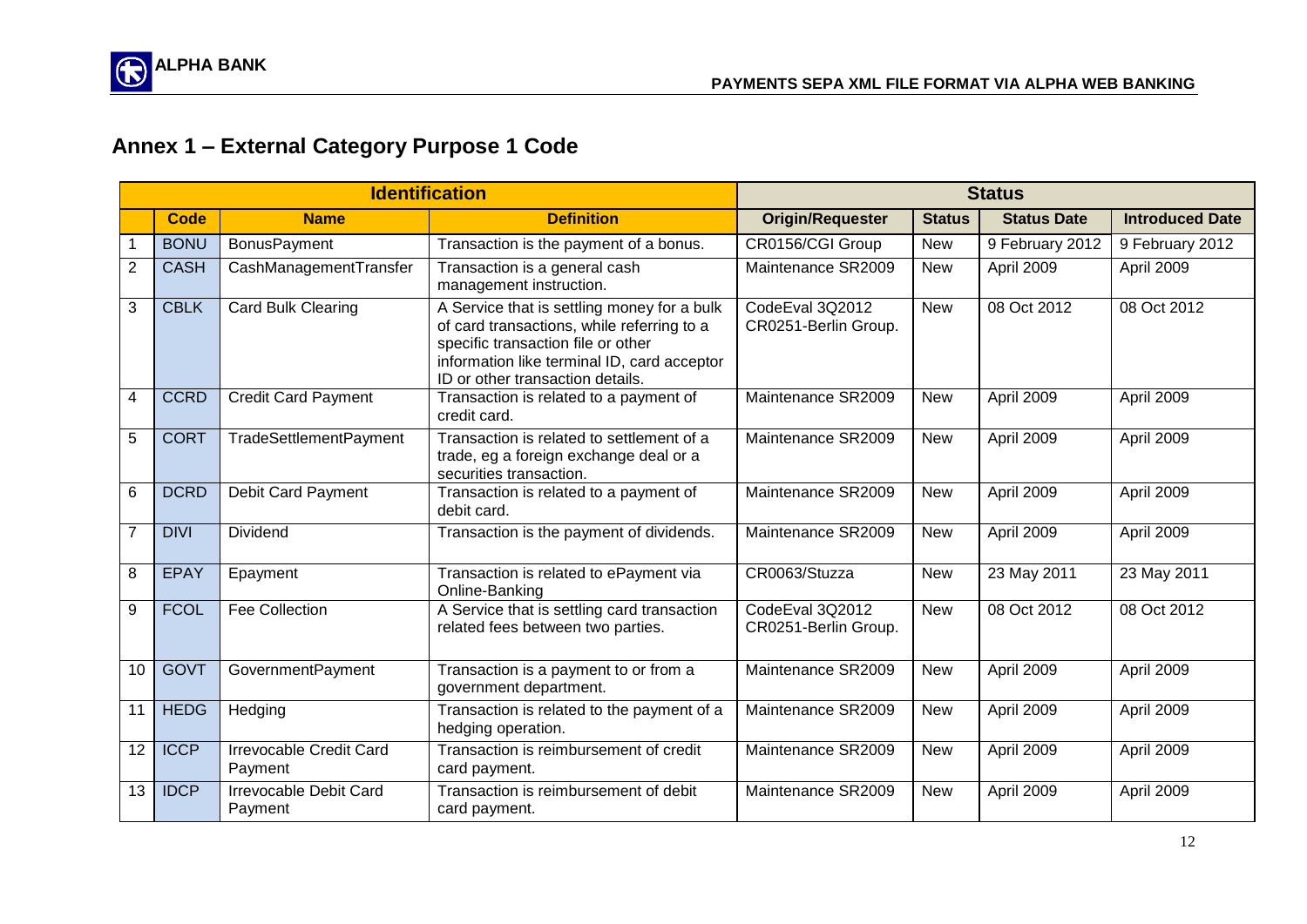|                 |             |                       | <b>Identification</b>                                                                                           | <b>Status</b>           |               |                    |                        |
|-----------------|-------------|-----------------------|-----------------------------------------------------------------------------------------------------------------|-------------------------|---------------|--------------------|------------------------|
|                 | <b>Code</b> | <b>Name</b>           | <b>Definition</b>                                                                                               | <b>Origin/Requester</b> | <b>Status</b> | <b>Status Date</b> | <b>Introduced Date</b> |
| 14              | <b>INTC</b> | IntraCompanyPayment   | Transaction is an intra-company payment,<br>ie, a payment between two companies<br>belonging to the same group. | Maintenance SR2009      | New           | April 2009         | April 2009             |
| 15              | <b>INTE</b> | Interest              | Transaction is the payment of interest.                                                                         | Maintenance SR2009      | <b>New</b>    | April 2009         | April 2009             |
| 16              | <b>LOAN</b> | Loan                  | Transaction is related to the transfer of a<br>loan to a borrower.                                              | Maintenance SR2009      | <b>New</b>    | April 2009         | April 2009             |
| 17              | <b>OTHR</b> | OtherPayment          | Other payment purpose.                                                                                          | CR0156/CGI Group        | <b>New</b>    | 9 February 2012    | 9 February 2012        |
| 18              | <b>PENS</b> | PensionPayment        | Transaction is the payment of pension.                                                                          | Maintenance SR2009      | <b>New</b>    | April 2009         | April 2009             |
| 19              | <b>SALA</b> | SalaryPayment         | Transaction is the payment of salaries.                                                                         | Maintenance SR2009      | <b>New</b>    | April 2009         | April 2009             |
| 20              | <b>SECU</b> | <b>Securities</b>     | Transaction is the payment of securities.                                                                       | Maintenance SR2009      | <b>New</b>    | April 2009         | April 2009             |
| $\overline{21}$ | <b>SSBE</b> | SocialSecurityBenefit | Transaction is a social security benefit, ie<br>payment made by a government to<br>support individuals.         | Maintenance SR2009      | <b>New</b>    | April 2009         | April 2009             |
| $\overline{22}$ | <b>SUPP</b> | SupplierPayment       | Transaction is related to a payment to a<br>supplier.                                                           | Maintenance SR2009      | <b>New</b>    | April 2009         | April 2009             |
| $\overline{23}$ | <b>TAXS</b> | TaxPayment            | Transaction is the payment of taxes.                                                                            | Maintenance SR2009      | <b>New</b>    | April 2009         | April 2009             |
| 24              | <b>TRAD</b> | Trade                 | Transaction is related to the payment of a<br>trade finance transaction.                                        | Maintenance SR2009      | <b>New</b>    | April 2009         | April 2009             |
| 25              | <b>TREA</b> | TreasuryPayment       | Transaction is related to treasury<br>operations. E.g. financial contract<br>settlement.                        | Maintenance SR2009      | <b>New</b>    | April 2009         | April 2009             |
| 26              | <b>VATX</b> | ValueAddedTaxPayment  | Transaction is the payment of value<br>added tax.                                                               | Maintenance SR2009      | <b>New</b>    | April 2009         | April 2009             |
| 27              | <b>WHLD</b> | WithHolding           | Transaction is the payment of withholding<br>tax.                                                               | Maintenance SR2009      | <b>New</b>    | April 2009         | April 2009             |

Usage Rules:

*\* If the tag is present, and no specific code is required, SUPP is the recommended default.*

*\* The more specific code is the one which should be used.*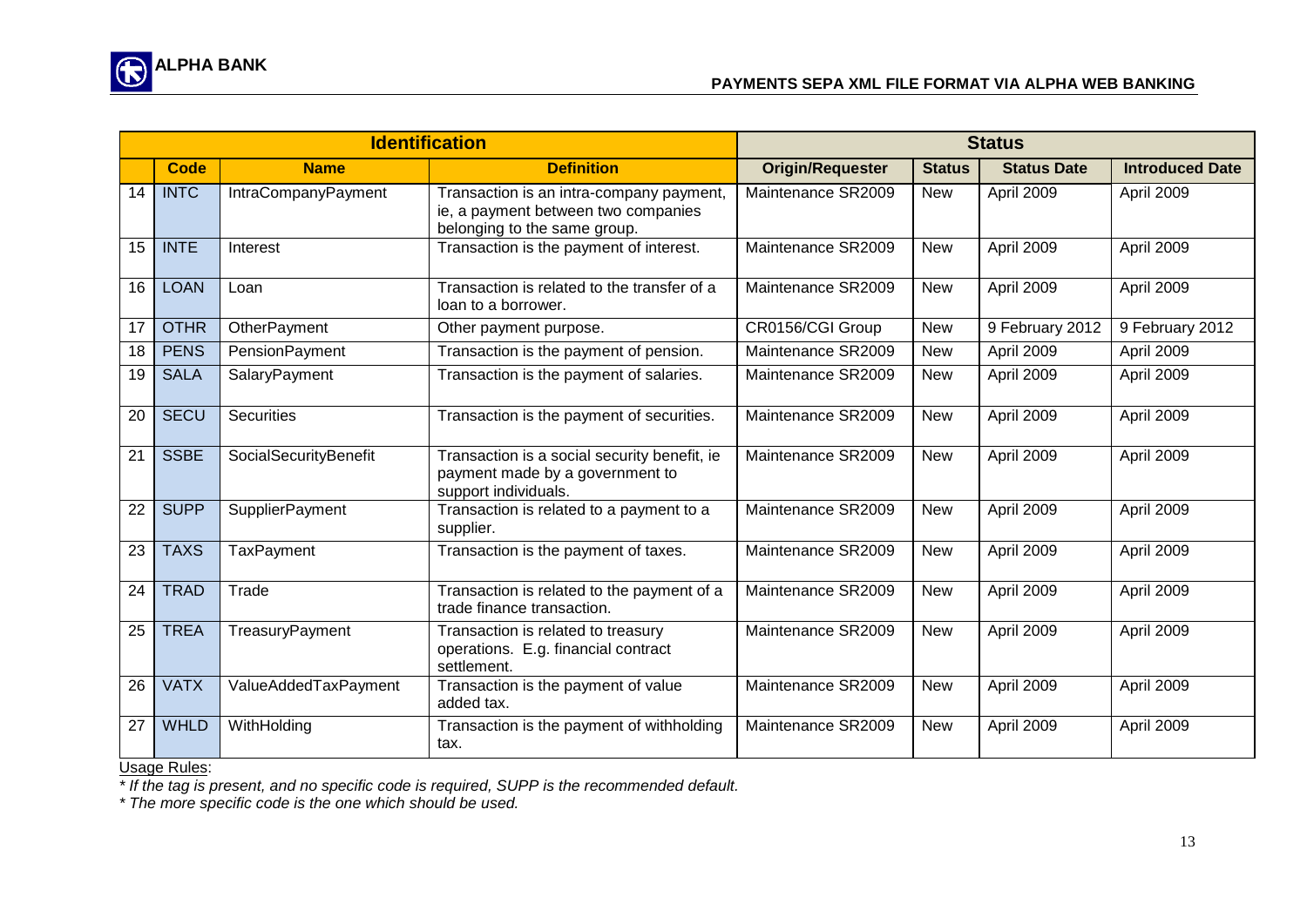

*e.g. if a payment is to a government for withholding tax, relevant codes would include GOVT, TAXS, and WHLD. WHLD would be the preferred code here.*